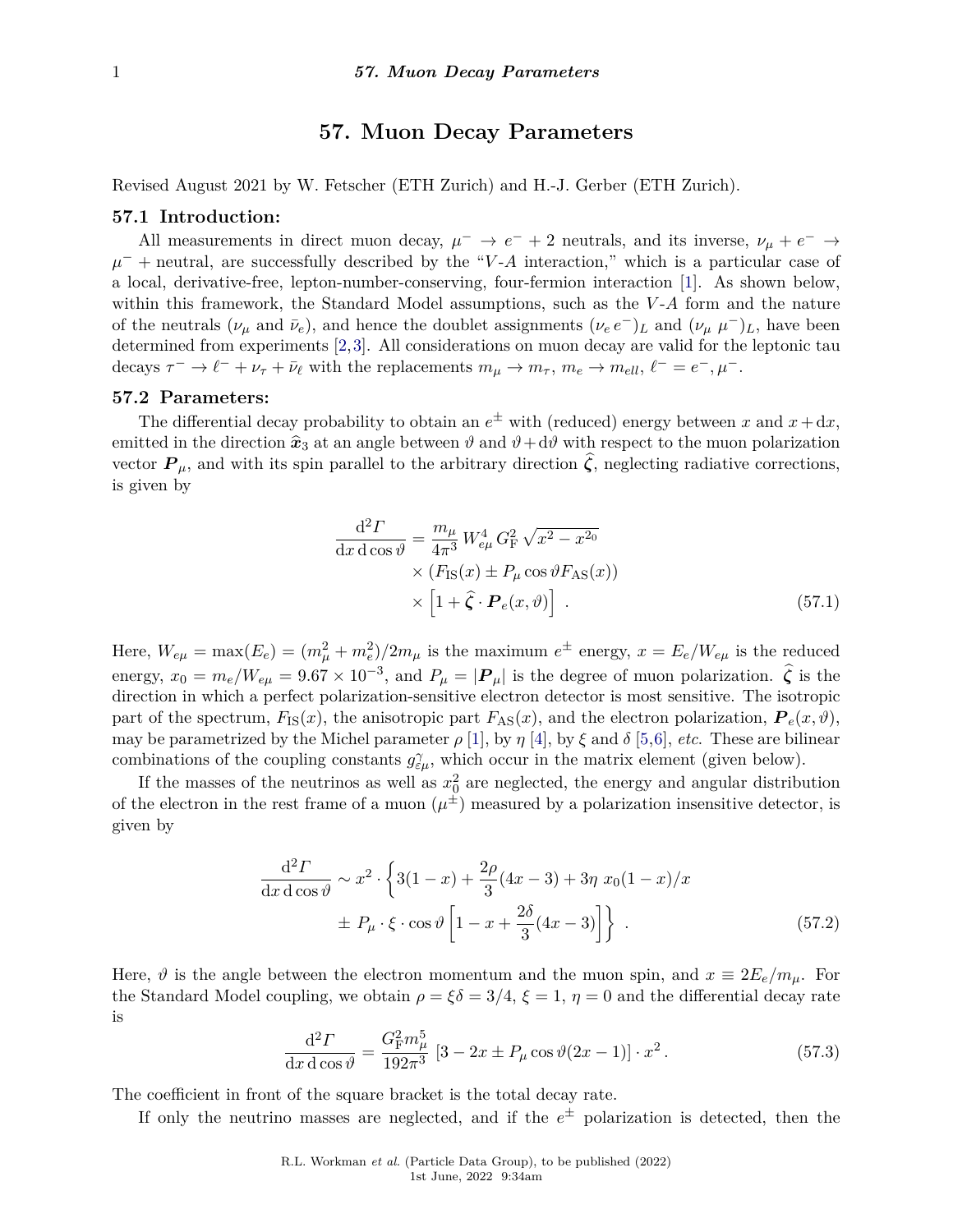functions in Eq. (57.1) become

$$
F_{\rm IS}(x) = x(1-x) + \frac{2}{9}\rho(4x^2 - 3x - x_0^2) + \eta \cdot x_0(1-x)
$$
 (57.4a)

$$
F_{\text{AS}}(x) = \frac{1}{3} \xi \sqrt{x^2 - x_0^2}
$$
  
 
$$
\times \left[ (1 - x) + \frac{2}{3} \delta \left\{ (4x - 3) + \left( \sqrt{1 - x_0^2} - 1 \right) \right\} \right]
$$
(57.4b)

$$
\boldsymbol{P}_e(x,\vartheta) = P_{\mathrm{T}_1} \cdot \hat{\boldsymbol{x}}_1 + P_{\mathrm{T}_2} \cdot \hat{\boldsymbol{x}}_2 + P_{\mathrm{L}} \cdot \hat{\boldsymbol{x}}_3 \tag{57.4c}
$$

Here  $\hat{\mathbf{x}}_1$ ,  $\hat{\mathbf{x}}_2$ , and  $\hat{\mathbf{x}}_3$  are orthogonal unit vectors defined as follows:

$$
\frac{\widehat{x}_3 \times P_{\mu}}{|\widehat{x}_3 \times P_{\mu}|} = \widehat{x}_2 \quad \text{is transverse to } \boldsymbol{p}_e \text{ and perpen-dicular to "the decay plane"}
$$
\n
$$
\widehat{x}_2 \times \widehat{x}_3 = \widehat{x}_1 \quad \text{is transverse to } \boldsymbol{p}_e \text{ and in the decay plane"}
$$
\n
$$
\widehat{x}_2 \times \widehat{x}_3 = \widehat{x}_1 \quad \text{is transverse to } \boldsymbol{p}_e \text{ and in the decay plane}
$$

The components of  $P_e$  then are given by

$$
P_{\text{T}_1}(x,\vartheta) = P_{\mu}\sin\vartheta \cdot F_{\text{T}_1}(x) / \{F_{\text{IS}}(x) \pm P_{\mu}\cos\vartheta \cdot F_{\text{AS}}(x)\}\tag{57.5a}
$$

$$
P_{\text{T}_2}(x,\vartheta) = P_{\mu}\sin\vartheta \cdot F_{\text{T}_2}(x) / \{F_{\text{IS}}(x) \pm P_{\mu}\cos\vartheta \cdot F_{\text{AS}}(x)\}\tag{57.5b}
$$

$$
P_{\rm L}(x,\vartheta) = \frac{\pm F_{\rm IP}(x) + P_{\mu}\cos\vartheta \cdot F_{\rm AP}(x)}{F_{\rm IS}(x) \pm P_{\mu}\cos\vartheta \cdot F_{\rm AS}(x)} \quad , \tag{57.5c}
$$

where

$$
F_{\text{T}_1}(x) = \frac{1}{12} \left\{ -2 \left[ \xi'' + 12 \left( \rho - \frac{3}{4} \right) \right] (1 - x) x_0 - 3 \eta \left( x^2 - x_0^2 \right) + \eta'' \left( -3x^2 + 4x - x_0^2 \right) \right\}
$$
(57.6a)

$$
F_{\text{T}_2}(x) = \frac{1}{3} \sqrt{x^2 - x_0^2} \cdot \left\{ 3 \frac{\alpha'}{A} (1 - x) + 2 \frac{\beta'}{A} \sqrt{1 - x_0^2} \right\} \tag{57.6b}
$$

$$
F_{IP}(x) = \frac{1}{54} \sqrt{x^2 - x_0^2} \cdot \left\{ 9\xi' \left( -2x + 2 + \sqrt{1 - x_0^2} \right) + 4\xi \left( \delta - \frac{3}{4} \right) \left( 4x - 4 + \sqrt{1 - x_0^2} \right) \right\}
$$
(57.6c)

$$
F_{AP}(x) = \frac{1}{6} \left\{ \xi'' \left( 2x^2 - x - x_0^2 \right) + 4 \left( \rho - \frac{3}{4} \right) \left( 4x^2 - 3x - x_0^2 \right) + 2 \eta'' (1 - x) x_0 \right\}.
$$
\n(57.6d)

For the experimental values of the parameters  $\rho$ ,  $\xi$ ,  $\xi'$ ,  $\xi''$ ,  $\delta$ ,  $\eta$ ,  $\eta''$ ,  $\alpha/A$ ,  $\beta/A$ ,  $\alpha'/A$ ,  $\beta'/A$ , which are not all independent, see the Data Listings below. Experiments in the past have also been analyzed using the parameters *a*, *b*, *c*, *a'*, *b'*, *c'*,  $\alpha/A$ ,  $\beta/A$ ,  $\alpha'/A$ ,  $\beta'/A$  (and  $\eta = (\alpha - 2\beta)/2A$ ), as defined by Kinoshita and Sirlin [\[5,](#page-5-1) [6\]](#page-5-2). They serve as a model-independent summary of all possible measurements on the decay electron (see Listings below). The relations between the two sets of parameters are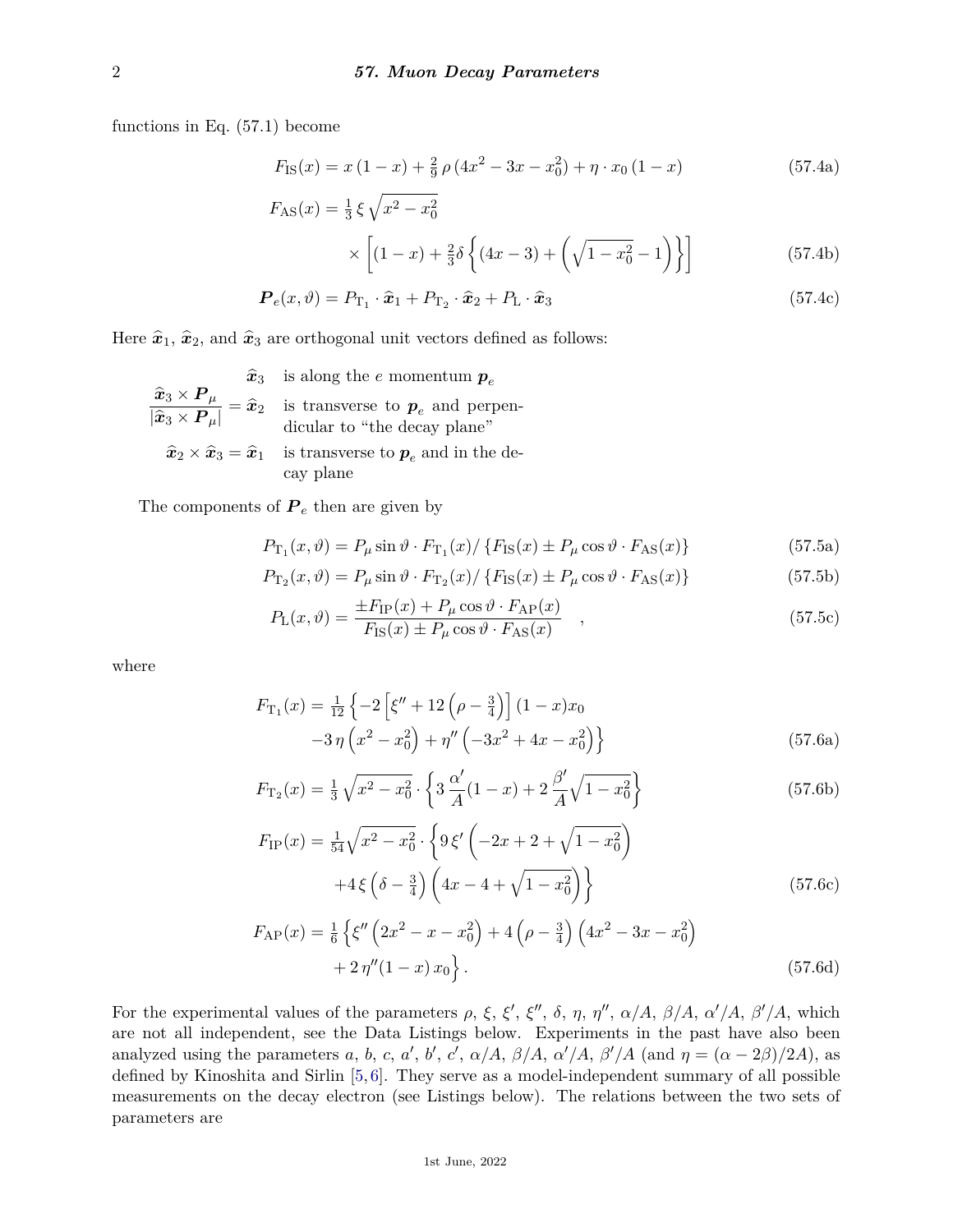$$
\rho - \frac{3}{4} = \frac{3}{4} \left( -a + 2c \right) / A \tag{57.7a}
$$

$$
\eta = (\alpha - 2\beta)/A \tag{57.7b}
$$

$$
\eta'' = (3\,\alpha + 2\,\beta)/A\tag{57.7c}
$$

$$
\delta - \frac{3}{4} = \frac{9}{4} \cdot \frac{\left(a' - 2c'\right)/A}{1 - \left[a + 3a' + 4\left(b + b'\right) + 6c - 14c'\right]/A} \tag{57.7d}
$$

$$
1 - \xi \frac{\delta}{\rho} = 4 \frac{\left[ (b + b') + 2 (c - c') \right] / A}{1 - (a - 2 c) / A}
$$
 (57.7e)

$$
1 - \xi = \left[ (a + a') + 4 (b + b') + 6 (c + c') \right] / A \tag{57.7f}
$$

$$
1 - \xi'' = (-2a + 20c)/A \tag{57.7g}
$$

with 
$$
A = a + 4b + 6c \tag{57.7h}
$$

The differential decay probability to obtain a *left-handed ν<sup>e</sup>* with (reduced) energy between *y* and  $y + dy$ , neglecting radiative corrections as well as the masses of the electron and of the neutrinos, is given by [\[7\]](#page-5-3)

$$
\frac{\mathrm{d}\Gamma}{\mathrm{d}y} = \frac{m_{\mu}^{5} G_{\mathrm{F}}^{2}}{16 \pi^{3}} \cdot Q_{L}^{\nu_{e}} \cdot y^{2} \left\{ (1-y) - \omega_{L} \cdot \left( y - \frac{3}{4} \right) \right\} \,. \tag{57.8}
$$

Here,  $y = 2 E_{\nu_e}/m_\mu$ .  $Q_L^{\nu_e}$  and  $\omega_L$  are parameters.  $\omega_L$  is the neutrino analog of the spectral shape parameter  $\rho$  of Michel. Since in the Standard Model,  $Q_L^{\nu_e} = 1$ ,  $\omega_L = 0$ , the measurement of  $dL/dy$ has allowed a null-test of the Standard Model (see Listings below).

**Table 57.1:** Coupling constants  $g_{\varepsilon\mu}^{\gamma}$  and some combinations of them. Ninety-percent confidence level experimental limits. The limits on  $|g_{LL}^S|$ and  $|g_{LL}^V|$  are from [\[8](#page-5-4)[–10\]](#page-5-5), and the others from a general analysis of muon decay measurements. Top three rows: [\[11\]](#page-5-6), fourth row: [\[12\]](#page-5-7), next three rows: [\[13\]](#page-5-8), last row: [\[14\]](#page-5-9). The experimental uncertainty on the muon polarization in pion decay is included. Note that, by definition,  $|g_{\varepsilon\mu}^S| \leq 2$ ,  $|g_{\varepsilon\mu}^V| \leq 1$  and  $|g_{\varepsilon\mu}^T| \leq 1/\sqrt{3}$ .

| $ g_{BB}^S  < 0.035$               | $ g_{RR}^V  < 0.017$ $ g_{RR}^T  \equiv 0$                          |  |
|------------------------------------|---------------------------------------------------------------------|--|
| $ g_{LR}^S  < 0.050$               | $ g_{LR}^V  < 0.023$ $ g_{LR}^T  < 0.015$                           |  |
| $ g_{BL}^S  < 0.420$               | $ g_{RL}^V  < 0.105$ $ g_{RL}^T  < 0.105$                           |  |
| $ g_{LL}^S  < 0.550$               | $ g_{LL}^V  > 0.960 \quad  g_{LL}^T  \equiv 0$                      |  |
|                                    | $ g_{LR}^S + 6 g_{LR}^T  < 0.143$ $ g_{RL}^S + 6 g_{RL}^T  < 0.418$ |  |
|                                    | $ g_{LR}^S + 2 g_{LR}^T  < 0.108$ $ g_{RL}^S + 2 g_{RL}^T  < 0.417$ |  |
|                                    | $ g_{LR}^S - 2 g_{LR}^T  < 0.070$ $ g_{RL}^S - 2 g_{RL}^T  < 0.418$ |  |
| $Q_{RR}+Q_{LR}<8.2{\times}10^{-4}$ |                                                                     |  |
|                                    |                                                                     |  |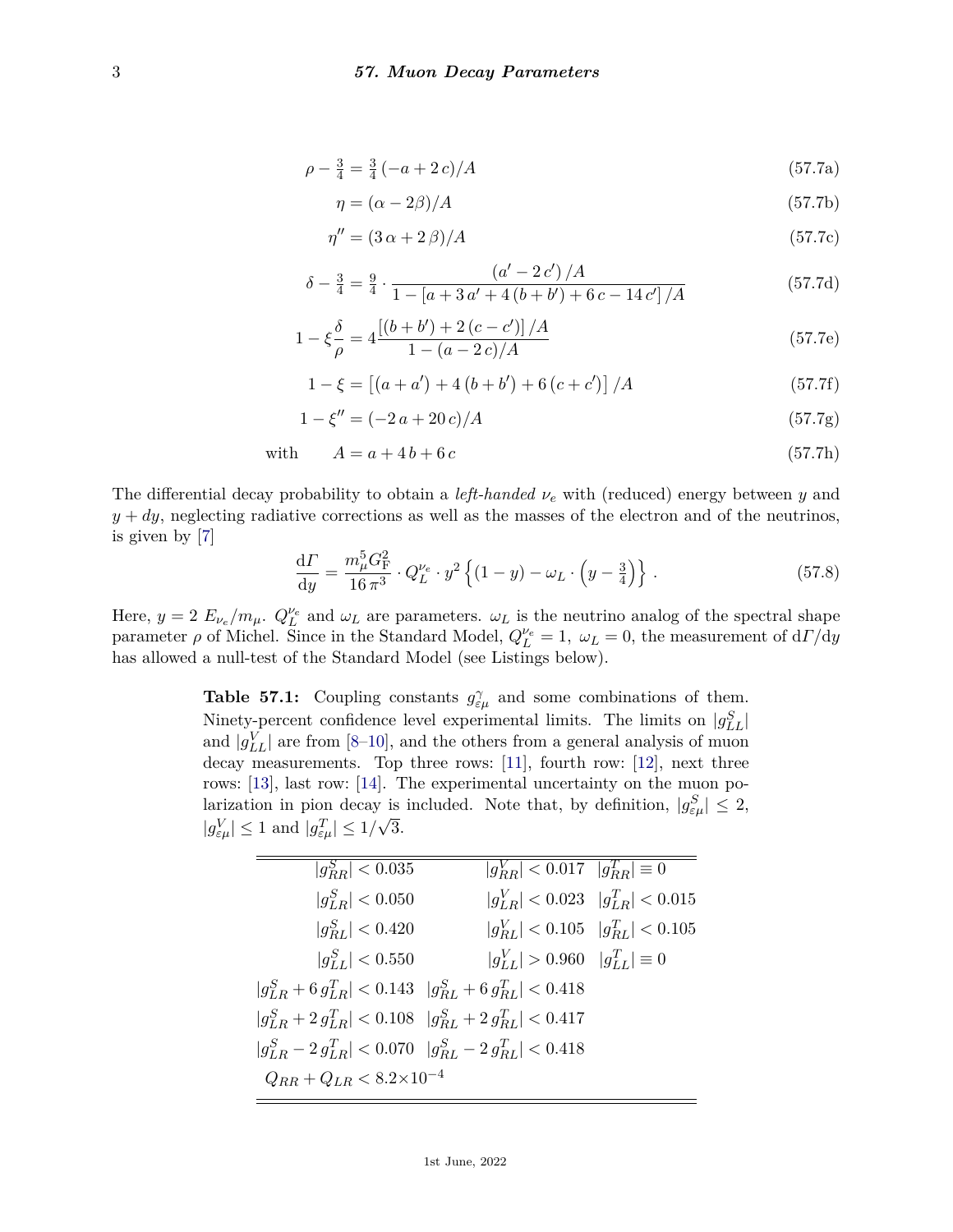# **57.3 Matrix element:**

All results in direct muon decay (energy spectra of the electron and of the neutrinos, polarizations, and angular distributions), and in inverse muon decay (the reaction cross section) at energies well below  $m_W c^2$ , may be parametrized in terms of amplitudes  $g_{\varepsilon\mu}^{\gamma}$  and the Fermi coupling constant *G*F, using the matrix element

$$
\frac{4G_{\rm F}}{\sqrt{2}} \sum_{\substack{\gamma = S, V, T \\ \varepsilon, \mu = R, L}} g_{\varepsilon \mu}^{\gamma} \langle \bar{e}_{\varepsilon} | \Gamma^{\gamma} | (\nu_e)_n \rangle \langle \bar{\nu}_{\mu} \rangle_m | \Gamma_{\gamma} | \mu_{\mu} \rangle \tag{57.9}
$$

We use the notation of Fetscher *et al.* [\[2\]](#page-4-1), who in turn use the sign conventions and definitions of Scheck [\[15\]](#page-5-10). Here,  $\gamma = S, V, T$  indicates a scalar, vector, or tensor interaction; and  $\varepsilon, \mu = R, L$ indicate a right- or left-handed chirality of the electron or muon. The chiralities *n* and *m* of the *ν<sup>e</sup>* and  $\bar{\nu}_{\mu}$  are then determined by the values of  $\gamma$ ,  $\varepsilon$ , and  $\mu$ . The particles are represented by fields of definite chirality [\[16\]](#page-5-11).

As shown by Langacker and London [\[17\]](#page-5-12), explicit lepton-number nonconservation still leads to a matrix element equivalent to Eq. (57.9). They conclude that it is not possible, even in principle, to test lepton-number conservation in (leptonic) muon decay if the final neutrinos are massless and are not observed.

The ten complex amplitudes  $g_{\varepsilon\mu}^{\gamma}$  ( $g_{RR}^T$  and  $g_{LL}^T$  are identically zero) and  $G_F$  constitute 19 independent (real) parameters to be determined by experiment. The Standard Model interaction corresponds to one single amplitude  $g_{LL}^V$  being unity and all the others being zero.

The (direct) muon decay experiments are compatible with an arbitrary mix of the scalar and vector amplitudes  $g_{LL}^S$  and  $g_{LL}^V$  – in the extreme even with purely scalar  $g_{LL}^S = 2$ ,  $g_{LL}^V = 0$ . The decision in favour of the Standard Model comes from the quantitative observation of inverse muon decay, which would be forbidden for pure  $g_{LL}^S$  [\[2\]](#page-4-1).

# **57.4 Experimental determination of** *V* **–***A***:**

In order to determine the amplitudes  $g_{\varepsilon\mu}^{\gamma}$  uniquely from experiment, the following set of equations, where the left-hand sides represent experimental results, has to be solved.

$$
a = 16\left(|g_{RL}^V|^2 + |g_{LR}^V|^2\right) + \left|g_{RL}^S + 6\,g_{RL}^T\right|^2 + \left|g_{LR}^S + 6\,g_{LR}^T\right|^2\tag{57.10a}
$$

$$
a' = 16\left(|g_{RL}^V|^2 - |g_{LR}^V|^2\right) + \left|g_{RL}^S + 6\,g_{RL}^T\right|^2 - \left|g_{LR}^S + 6\,g_{LR}^T\right|^2\tag{57.10b}
$$

$$
\alpha = 8 \operatorname{Re} \left\{ g_{RL}^V \left( g_{LR}^{S*} + 6 \, g_{LR}^{T*} \right) + g_{LR}^V \left( g_{RL}^{S*} + 6 \, g_{RL}^{T*} \right) \right\} \tag{57.10c}
$$

$$
\alpha' = 8 \operatorname{Im} \left\{ -g_{RL}^V \left( g_{LR}^{S*} + 6 \, g_{LR}^{T*} \right) + g_{LR}^V \left( g_{RL}^{S*} + 6 \, g_{RL}^{T*} \right) \right\} \tag{57.10d}
$$

$$
b = 4\left(|g_{RR}^V|^2 + |g_{LL}^V|^2\right) + |g_{RR}^S|^2 + |g_{LL}^S|^2\tag{57.10e}
$$

$$
b' = 4\left(|g_{RR}^V|^2 - |g_{LL}^V|^2\right) + |g_{RR}^S|^2 - |g_{LL}^S|^2\tag{57.10f}
$$

$$
c = \frac{1}{2} \left\{ |g_{RL}^S - 2 g_{RL}^T|^2 + |g_{LR}^S - 2 g_{LR}^T|^2 \right\}
$$
\n(57.10g)

$$
c' = \frac{1}{2} \left\{ |g_{RL}^S - 2 g_{RL}^T|^2 - |g_{LR}^S - 2 g_{LR}^T|^2 \right\}
$$
\n(57.10h)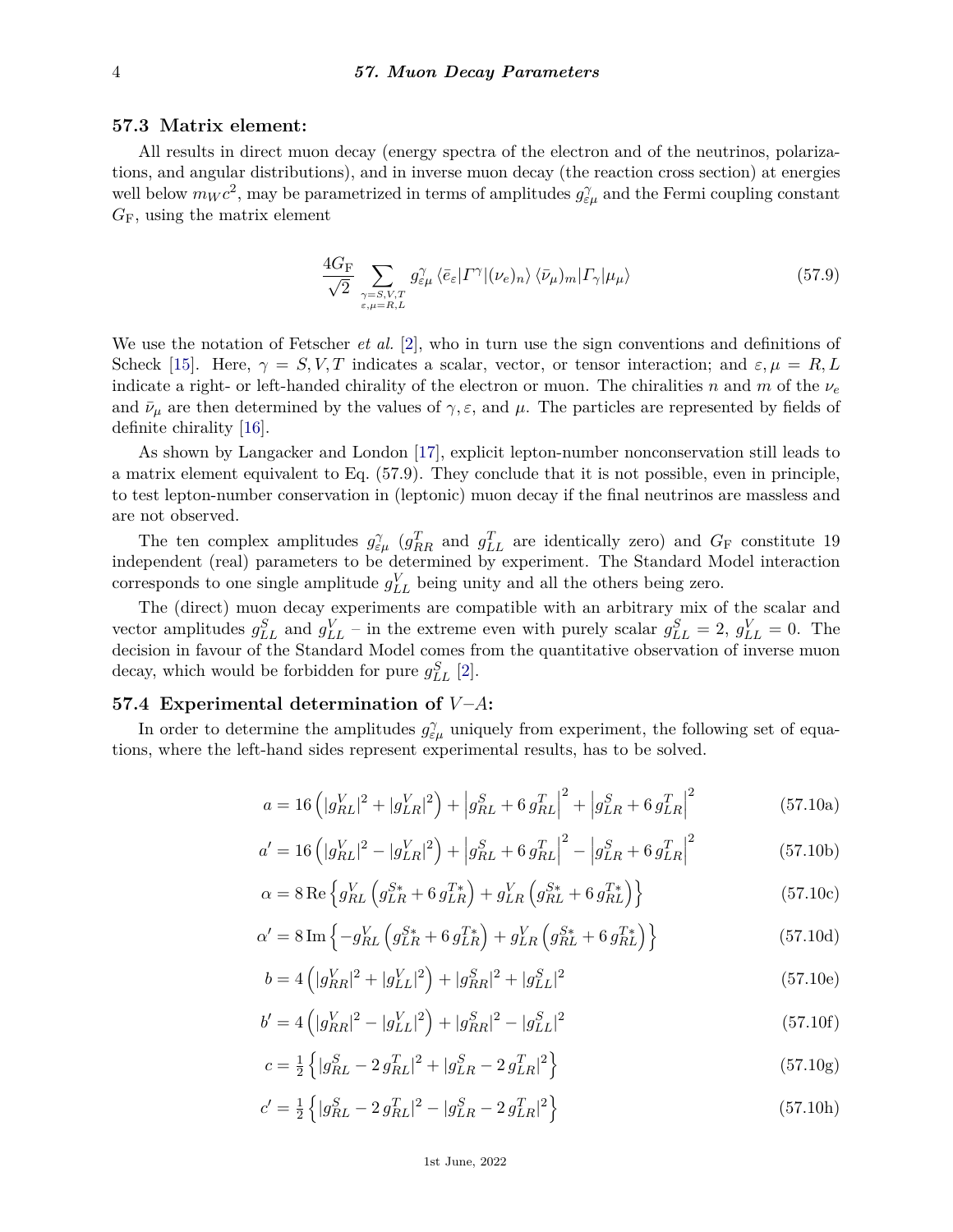and

$$
Q_L^{\nu_e} = 1 - \left\{ \frac{1}{4} |g_{LR}^S|^2 + \frac{1}{4} |g_{LL}^S|^2 + |g_{RR}^V|^2 + |g_{RL}^V|^2 + 3|g_{LR}^T|^2 \right\}
$$
(57.10i)

$$
\omega_L = \frac{3}{4} \frac{|g_{RR}^S|^2 + 4|g_{LR}^V|^2 + |g_{RL}^S + 2g_{LR}^T|^2}{|g_{RL}^S|^2 + |g_{RR}^S|^2 + 4|g_{LL}^V|^2 + 4|g_{LR}^V|^2 + 12|g_{RL}^T|^2}.
$$
\n(57.10j)

It has been noted earlier by C. Jarlskog [\[18\]](#page-5-13), that certain experiments observing the decay electron are especially informative if they yield the *V*-*A* values. The complete solution is now found as follows. Fetscher *et al.* [\[2\]](#page-4-1) introduced four probabilities  $Q_{\varepsilon\mu}(\varepsilon,\mu) = R, L$  for the decay of a  $\mu$ handed muon into an  $\varepsilon$ -handed electron, and showed that there exist upper bounds on  $Q_{RR}$ ,  $Q_{LR}$ , and  $Q_{RL}$ , and a lower bound on  $Q_{LL}$ . These probabilities are given in terms of the  $g_{\varepsilon\mu}^{\gamma}$ 's by

$$
Q_{\varepsilon\mu} = \frac{1}{4} |g_{\varepsilon\mu}^S|^2 + |g_{\varepsilon\mu}^V|^2 + 3(1 - \delta_{\varepsilon\mu})|g_{\varepsilon\mu}^T|^2
$$
\n(57.11)

where  $\delta_{\varepsilon\mu} = 1$  for  $\varepsilon = \mu$ , and  $\delta_{\varepsilon\mu} = 0$  for  $\varepsilon \neq \mu$ . They are related to the parameters *a*, *b*, *c*, *a'*, *b'*, and  $c'$  by

$$
Q_{RR} = 2(b + b')/A \tag{57.12a}
$$

$$
Q_{LR} = [(a - a') + 6(c - c')] / 2A
$$
\n(57.12b)

$$
Q_{RL} = [(a + a') + 6(c + c')] / 2A
$$
\n(57.12c)

$$
Q_{LL} = 2(b - b')/A \tag{57.12d}
$$

with  $A = 16$ . In the Standard Model,  $Q_{LL} = 1$  and the others are zero.

Since the upper bounds on *QRR*, *QLR*, and *QRL* are found to be small, and since the helicity of the  $\nu_{\mu}$  in pion decay is known from experiment [\[19,](#page-5-14) [20\]](#page-5-15) to very high precision to be −1 [\[21\]](#page-5-16), the cross section *S* of *inverse* muon decay, normalized to the *V* -*A* value, yields [\[2\]](#page-4-1)

$$
|g_{LL}^S|^2 \le 4(1-S) \tag{57.13a}
$$

and

$$
|g_{LL}^V|^2 = S. \t\t(57.13b)
$$

Thus the Standard Model assumption of a pure *V* -*A* leptonic charged weak interaction of *e* and  $\mu$  is derived (within errors) from experiments at energies far below the mass of the  $W^{\pm}$ : Eq.  $(57.13 \text{ b})$  gives a lower limit for *V*-*A*, and Eqs.  $(57.12 \text{ a}, \text{ b}, \text{ c})$  and  $(57.13 \text{ a})$  give upper limits for the other four-fermion interactions. The existence of such upper limits may also be seen from  $Q_{RR} + Q_{RL} = (1 - \xi')/2$  (*e*<sup>+</sup> longitudinal polarization) and  $Q_{RR} + Q_{LR} = \frac{1}{2}$ 2 (1+*ξ/*3−16 *ξδ/*9) (decay asymmetry). Table 57.1 gives the current experimental limits on the magnitudes of the  $g_{\varepsilon\mu}^{\gamma}$ 's. More stringent limits on the six coupling constants  $g_{LR}^S$ ,  $g_{LR}^V$ ,  $g_{LR}^T$ ,  $g_{RL}^S$ ,  $g_{RL}^V$ , and  $g_{RL}^T$  have been derived from upper limits on the neutrino mass [\[22\]](#page-5-17). Limits on the "charge retention" coordinates, as used in the older literature (*e.g.*, Ref. [\[23\]](#page-5-18)), are given by Burkard *et al.* [\[24\]](#page-5-19).

### <span id="page-4-0"></span>*References*

- <span id="page-4-1"></span>[1] L. Michel, [Proc. Phys. Soc.](http://doi.org/10.1088/0370-1298/63/5/311) **A63**[, 514](http://doi.org/10.1088/0370-1298/63/5/311) (1950).
- [2] W. Fetscher, H. J. Gerber and K. F. Johnson, [Phys. Lett.](http://doi.org/10.1016/0370-2693(86)91239-6) **[B173](http://doi.org/10.1016/0370-2693(86)91239-6)**, 102 (1986).
- <span id="page-4-2"></span>[3] P. Langacker, Comments Nucl. Part. Phys. **19**, 1, 1 (1989).